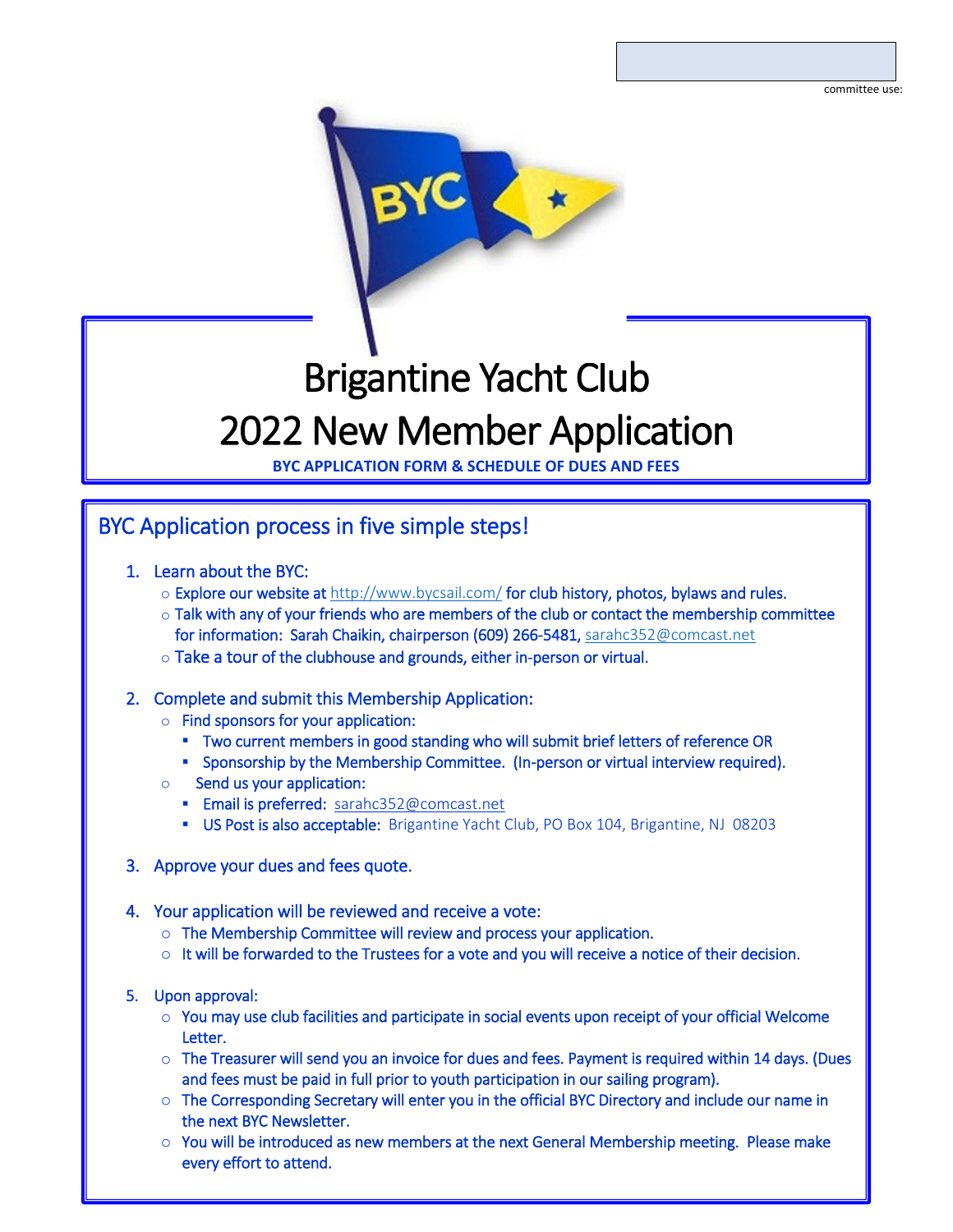## Application

| Adult applicants (age 21 or older): (Applicants listed here must share the same primary address).<br>First name                                                                                                                                                                             | <b>Last Name</b> |                           | <b>Birthday and year</b>                                      |  | <b>Ever before</b><br>been a BYC<br>member? |
|---------------------------------------------------------------------------------------------------------------------------------------------------------------------------------------------------------------------------------------------------------------------------------------------|------------------|---------------------------|---------------------------------------------------------------|--|---------------------------------------------|
|                                                                                                                                                                                                                                                                                             |                  |                           |                                                               |  |                                             |
|                                                                                                                                                                                                                                                                                             |                  |                           |                                                               |  |                                             |
|                                                                                                                                                                                                                                                                                             |                  |                           |                                                               |  |                                             |
| Young adult applicants (between 18 and 21 years old): Young adults who are age 18 by 7/1/2021 may apply for<br>membership without adult sponsors and become voting members. When a family group applies for membership,<br>the same young adult may join as a "Junior" (non-voting) member. |                  |                           |                                                               |  |                                             |
| First name                                                                                                                                                                                                                                                                                  | Last name        |                           | <b>Birthday and year</b>                                      |  |                                             |
|                                                                                                                                                                                                                                                                                             |                  |                           |                                                               |  |                                             |
|                                                                                                                                                                                                                                                                                             |                  |                           |                                                               |  |                                             |
| <b>Children (Junior applicants)</b><br>First name                                                                                                                                                                                                                                           | <b>Last Name</b> |                           | <b>Information for Sailing</b><br>Birthday and year<br>Height |  | Weight                                      |
|                                                                                                                                                                                                                                                                                             |                  |                           |                                                               |  |                                             |
|                                                                                                                                                                                                                                                                                             |                  |                           |                                                               |  |                                             |
|                                                                                                                                                                                                                                                                                             |                  |                           |                                                               |  |                                             |
| <b>Primary Address:</b>                                                                                                                                                                                                                                                                     |                  | <b>Secondary Address:</b> |                                                               |  |                                             |
| Email:                                                                                                                                                                                                                                                                                      |                  | Email:                    |                                                               |  |                                             |
| <b>Telephone:</b>                                                                                                                                                                                                                                                                           |                  | <b>Telephone:</b>         |                                                               |  |                                             |
| <b>Occupations of adult applicants</b>                                                                                                                                                                                                                                                      |                  |                           |                                                               |  |                                             |
|                                                                                                                                                                                                                                                                                             |                  |                           |                                                               |  |                                             |
|                                                                                                                                                                                                                                                                                             |                  |                           |                                                               |  |                                             |
|                                                                                                                                                                                                                                                                                             |                  |                           |                                                               |  |                                             |

**How did you hear about the Brigantine Yacht Club?** 

**How often are you in Brigantine?**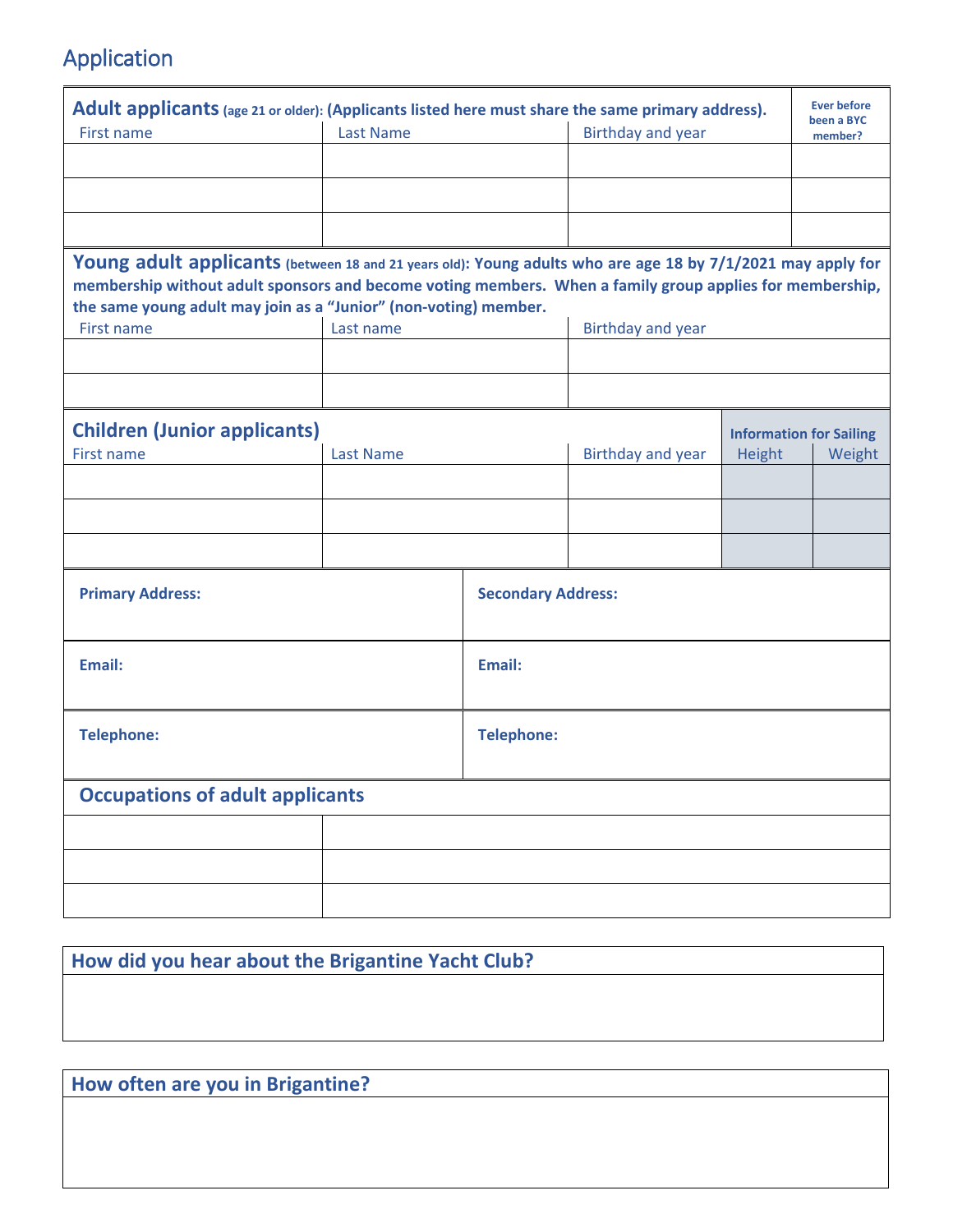| Please tell us your reasons for wanting to join the Brigantine Yacht Club. |  |  |
|----------------------------------------------------------------------------|--|--|
|----------------------------------------------------------------------------|--|--|

| <b>Names of 2 BYC Members in</b><br>good standing who are sponsoring<br>your application.                                                                                                                                                                  |  | <b>No Sponsors</b> |  |  |  |
|------------------------------------------------------------------------------------------------------------------------------------------------------------------------------------------------------------------------------------------------------------|--|--------------------|--|--|--|
| If you do not know 2 BYC members who will act as your sponsors, the Membership Committee may fulfil this function following an<br>interview. If you check the box above, we will arrange for an interview for you with a committee member or flag officer. |  |                    |  |  |  |
| What have your sponsors told you about the Brigantine Yacht Club?                                                                                                                                                                                          |  |                    |  |  |  |

| Do you currently own one or more boats? $\Box$ Yes. $\Box$ I hope to own a boat in the future                                                                                                                                                                              |                                                                       |  |  |  |  |  |
|----------------------------------------------------------------------------------------------------------------------------------------------------------------------------------------------------------------------------------------------------------------------------|-----------------------------------------------------------------------|--|--|--|--|--|
| If you currently own one or more boats, please complete the information below.                                                                                                                                                                                             |                                                                       |  |  |  |  |  |
| Sailboat or motorboat                                                                                                                                                                                                                                                      | Design or make of boat<br>Do you want land or slip storage?<br>length |  |  |  |  |  |
|                                                                                                                                                                                                                                                                            |                                                                       |  |  |  |  |  |
|                                                                                                                                                                                                                                                                            |                                                                       |  |  |  |  |  |
|                                                                                                                                                                                                                                                                            |                                                                       |  |  |  |  |  |
| If you are seeking yard or slip storage for your boat(s) we will provide a quote based on type of vessel and size. Demand for slip storage<br>typically exceeds availability. If you seek slip storage, the membership committee will inform you of the current situation. |                                                                       |  |  |  |  |  |

| Names and ages of children (7 years or older) and adults who wish to receive sailing instruction |                            |  |  |  |  |
|--------------------------------------------------------------------------------------------------|----------------------------|--|--|--|--|
| <b>Name</b>                                                                                      | Weekday or Weekend?<br>Age |  |  |  |  |
|                                                                                                  |                            |  |  |  |  |
|                                                                                                  |                            |  |  |  |  |
|                                                                                                  |                            |  |  |  |  |
|                                                                                                  |                            |  |  |  |  |
|                                                                                                  |                            |  |  |  |  |

BYC depends on volunteers to keep our program thriving and our memberships affordable. **We are known for our spirit of volunteerism!** Many members have described volunteering as the best way to get to know other members. **What skills or capabilities might you have which could be of use to our organization?**  (Your sponsor may be able to help you answer this question.)